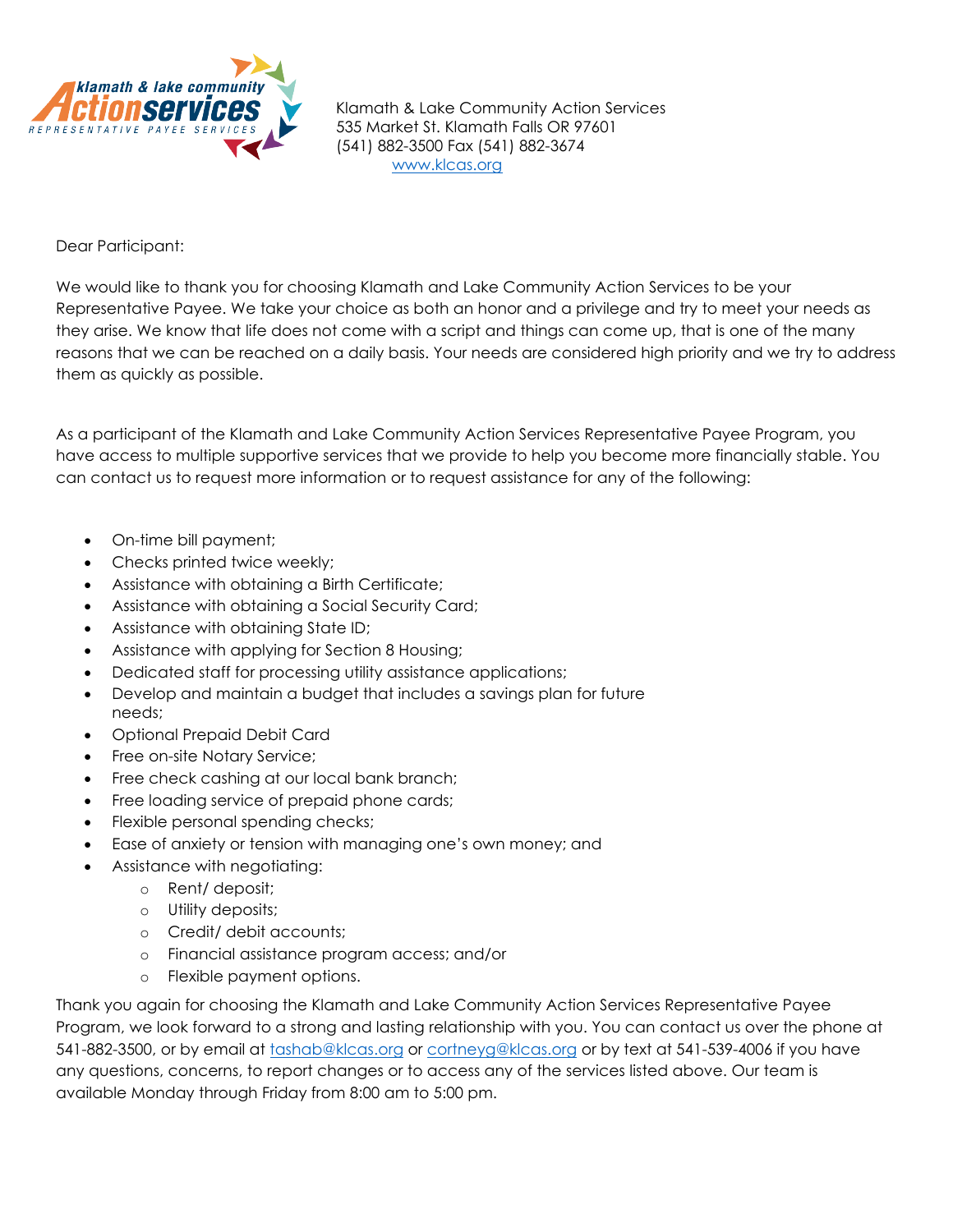

Klamath & Lake Community Action Services 535 Market St. Klamath Falls OR 97601 (541) 882-3500 Fax (541) 882-3674 [www.klcas.org](http://www.klcas.org/)

Dear

Thank you for contacting us regarding your interest in having KLCAS serve as your Representative Payee.

Below is a list of documents that we will need you to submit to ensure the process of becoming a Rep Payee Particpant is successful. If an item on the list does not pertain to you, do not worry about bringing it in.

- Identification
- □ Birth Certificate
- □ Social Security Card
- □ Rental Agreement
- □ All Utility Bills
- □ Checking/Savings Account Information
- **D** All Credit Cards
- □ Credit Card Statements
- All Passwords or Passcodes for online account access
- □ Paystubs, W-2's, 1099's
- □ Current Year Award Letter
- All Medical Documentation
- □ SNAP benefit letter
- □ All Partnering Agency Information (KBBH, APD, DDS, Mentor, etc.)
- □ Life/Burial Insurance Information
- □ Stock/Bonds or other Asset Information
- **Employer Information**
- □ Emergency Contact Information

Thank you again for choosing the Klamath and Lake Community Action Services Representative Payee Program, we look forward to a strong and lasting relationship with you. You can contact us over the phone at 541-882-3500, by email at [tashab@klcas.org](mailto:tashab@klcas.org) or cortneyg@klcas.org or by text at 541-539-4006 if you have any questions, concerns, to report changes or to access any of the services listed above. Our team is available Monday through Friday from 8:00 am to 5:00 pm.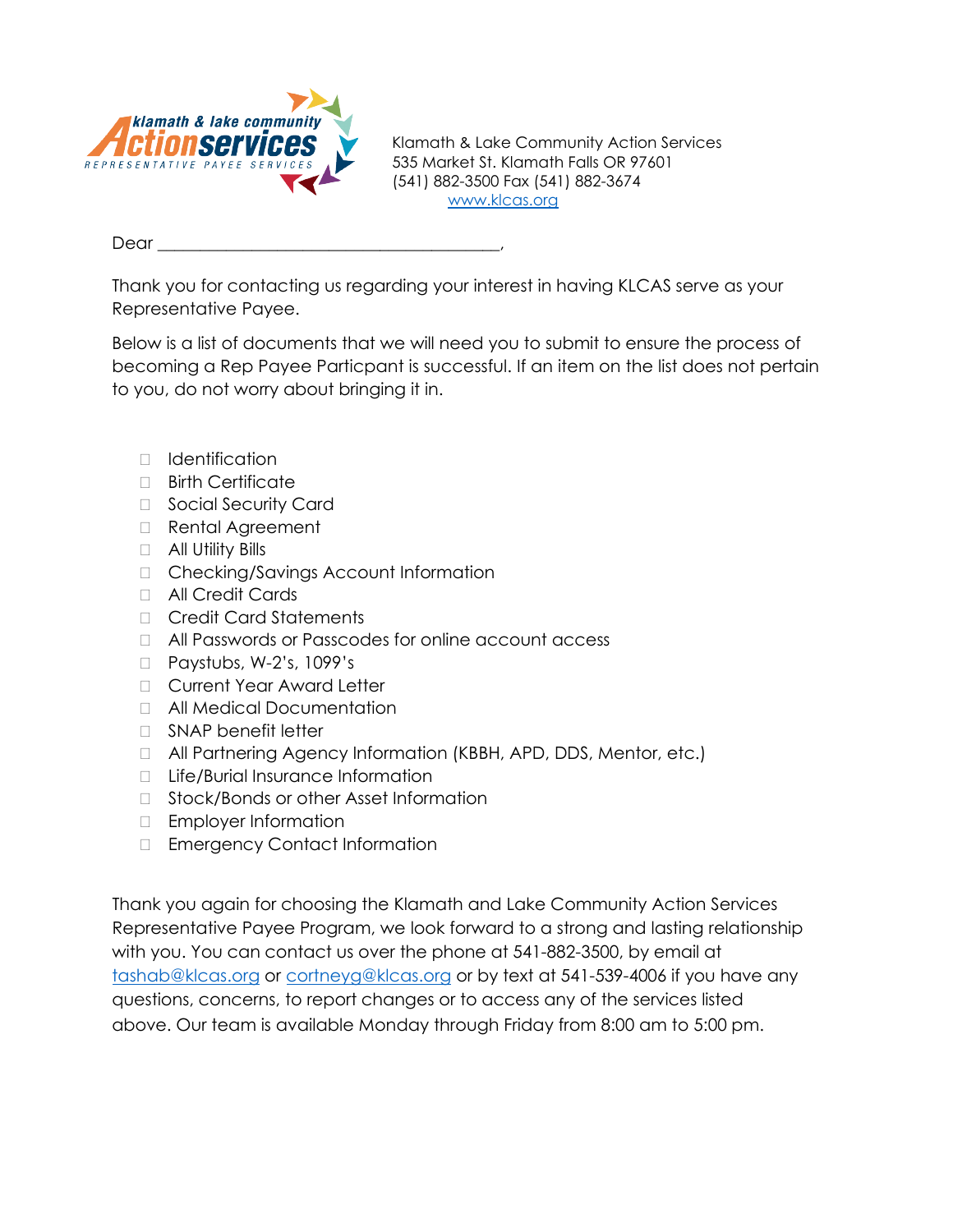

## **Identification and Social Security Card**

|                      | Date: __________                                           | Case #: ______________ |  |  |
|----------------------|------------------------------------------------------------|------------------------|--|--|
|                      | Participant Name:                                          |                        |  |  |
|                      |                                                            |                        |  |  |
|                      |                                                            |                        |  |  |
|                      |                                                            |                        |  |  |
|                      |                                                            |                        |  |  |
|                      |                                                            |                        |  |  |
|                      |                                                            |                        |  |  |
|                      |                                                            |                        |  |  |
|                      | State/Tribe issued Identification Card or Driver's License |                        |  |  |
|                      |                                                            |                        |  |  |
|                      |                                                            |                        |  |  |
|                      |                                                            |                        |  |  |
|                      |                                                            |                        |  |  |
|                      |                                                            |                        |  |  |
|                      |                                                            |                        |  |  |
| Social Security Card |                                                            |                        |  |  |
|                      |                                                            |                        |  |  |
|                      |                                                            |                        |  |  |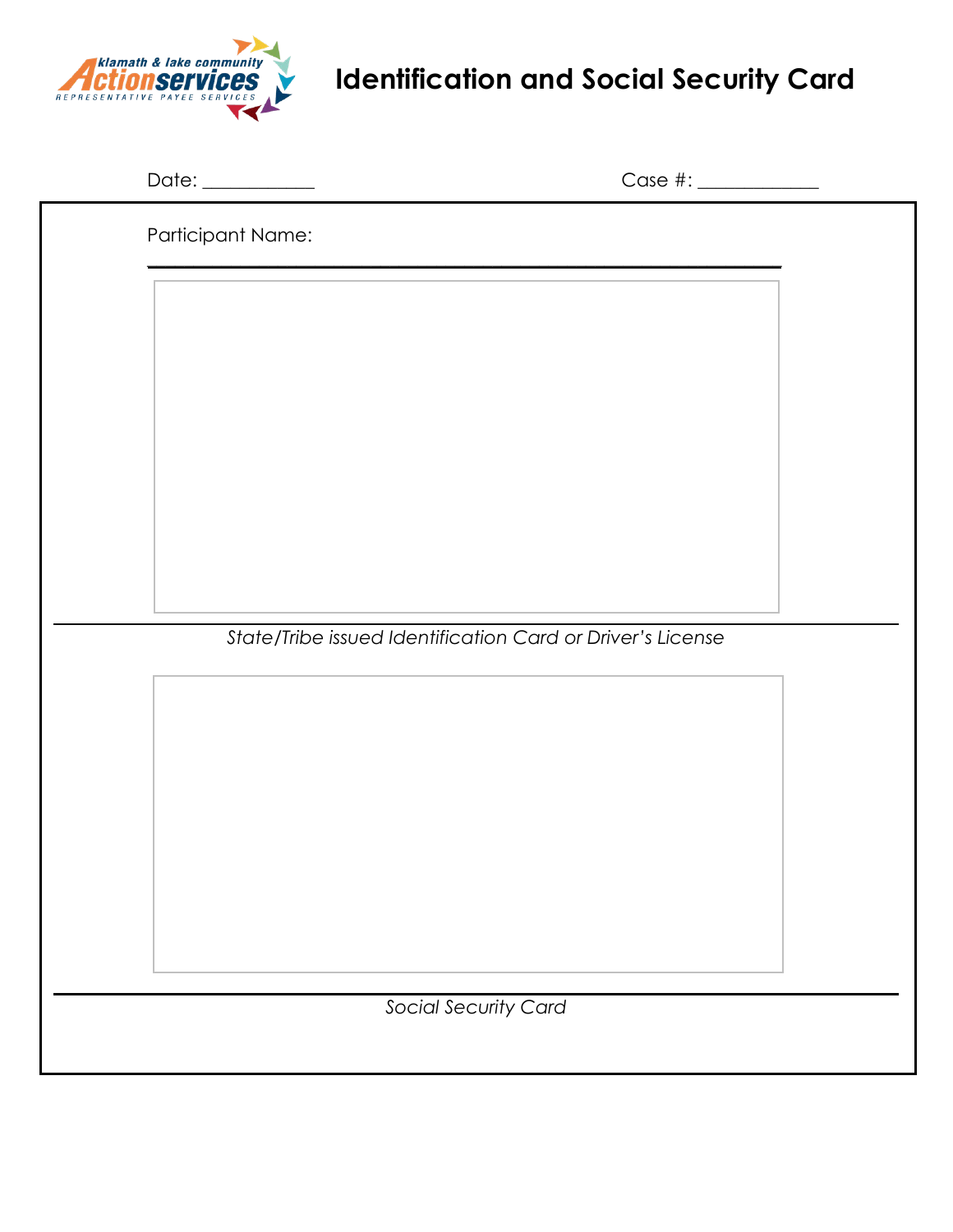

## **New Participant Intake**

**KLCAS 535 Market St Klamath Falls Or 97601 Phone: 541-882-3500 Fax: 541-882-3674**

| Date:                                                            | Case #:                                                            |  |  |  |
|------------------------------------------------------------------|--------------------------------------------------------------------|--|--|--|
| <b>First Name:</b>                                               | <b>Last Name:</b>                                                  |  |  |  |
| <b>Physical Address:</b>                                         |                                                                    |  |  |  |
| <b>Mailing Address:</b>                                          |                                                                    |  |  |  |
| Date of Birth:<br>SSN:                                           | Contact #:<br>$\blacksquare$                                       |  |  |  |
| ПF<br>Veteran:<br>$\Box$ Yes<br>Gender:<br>Пм                    | $\Box$ No<br><b>Ethnicity: Hispanic</b><br>$\Box$ Yes<br>$\Box$ No |  |  |  |
| Education: Highest level completed                               | Race:                                                              |  |  |  |
| <b>Father's Name:</b><br><b>Mother's Maiden Name:</b>            |                                                                    |  |  |  |
| <b>Place of Birth:</b>                                           | $\Box$ No<br><b>Married:</b><br>l Yes                              |  |  |  |
| <b>Spouse's Name:</b>                                            |                                                                    |  |  |  |
| Spouse's Address (if<br>different):                              |                                                                    |  |  |  |
| <b>Family Size:</b>                                              |                                                                    |  |  |  |
| Name:                                                            | <b>Relationship:</b>                                               |  |  |  |
| Name:                                                            | <b>Relationship:</b>                                               |  |  |  |
| Name:                                                            | <b>Relationship:</b>                                               |  |  |  |
| Name:                                                            | <b>Relationship:</b>                                               |  |  |  |
| <b>Emergency Contact:</b>                                        |                                                                    |  |  |  |
| <b>Address:</b>                                                  |                                                                    |  |  |  |
| Phone #:                                                         |                                                                    |  |  |  |
| <b>Relationship:</b>                                             |                                                                    |  |  |  |
| Were you recently released from an institution or incarceration? | $\Box$ No<br>Yes<br>l 1                                            |  |  |  |
| If yes, when?                                                    | Where were you released from?                                      |  |  |  |
| <b>Medical Diagnosis:</b>                                        |                                                                    |  |  |  |
| What type of medical insurance do you have?                      |                                                                    |  |  |  |
| $\Box$ SSDI<br><b>Benefit Type:</b><br>SSI<br>\$                 | Other:<br>\$<br>VA<br>\$<br>H                                      |  |  |  |
| $\Box$ TANF<br>\$<br>$\Box$ SNAP                                 | \$<br>$\Box$ RRB<br>\$<br>\$                                       |  |  |  |
| <b>Employer Name:</b>                                            |                                                                    |  |  |  |
| <b>Primary Care Physician:</b>                                   | Contact #:                                                         |  |  |  |
| Signature:                                                       | Date:                                                              |  |  |  |
| Notes:                                                           |                                                                    |  |  |  |
|                                                                  |                                                                    |  |  |  |
| $\Box$ No<br><b>Referring Agency</b><br>$\Box$ Yes               |                                                                    |  |  |  |
| <b>Name of Referring Agency:</b>                                 |                                                                    |  |  |  |
| Caseworker:                                                      | Contact #:<br>$\overline{\phantom{a}}$                             |  |  |  |
| <b>Other Caseworker(s):</b>                                      |                                                                    |  |  |  |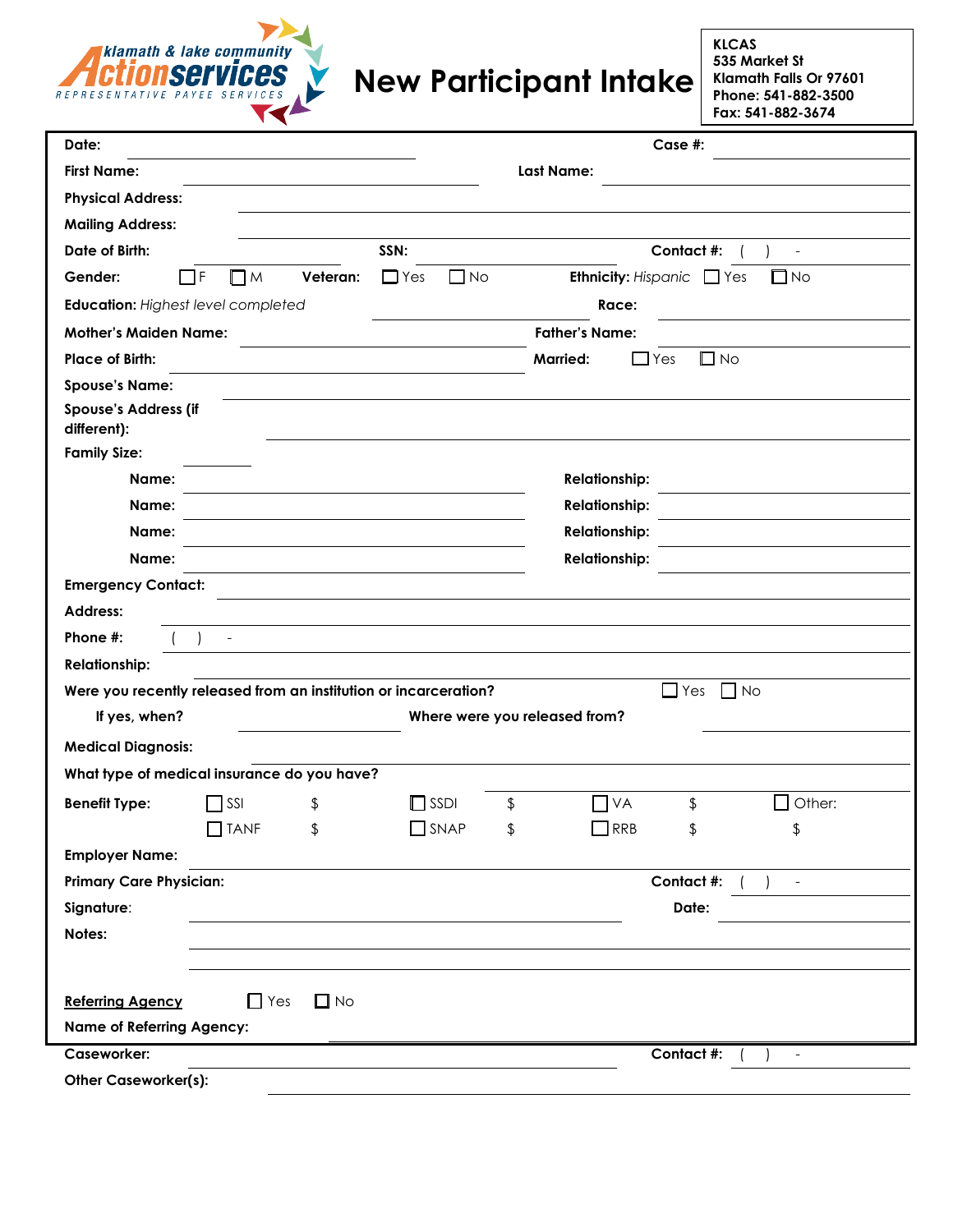

## **Income/Assets**

| Date: ___________                                                                                                                                                                                                               |                                |
|---------------------------------------------------------------------------------------------------------------------------------------------------------------------------------------------------------------------------------|--------------------------------|
| Participant Name: 1988 and 2008 and 2008 and 2008 and 2008 and 2008 and 2008 and 2008 and 2008 and 2008 and 20                                                                                                                  |                                |
| <b>Wages</b>                                                                                                                                                                                                                    | $\Box$ Check box if unemployed |
| Start Date: _____________________ Starting Hourly Wage: \$ ___________<br>Hours Worked Weekly: _____<br>End Date: ____________________ Ending Hourly Wage: \$ ______________<br>Pay Cycle: __________ (weekly, bi-weekly, etc.) |                                |
| <b>Assets</b>                                                                                                                                                                                                                   |                                |
| <b>Checking Account:</b> $\Box$ Yes $\Box$ No                                                                                                                                                                                   |                                |
| Savings Account: $\Box$ Yes $\Box$ No                                                                                                                                                                                           |                                |
| Burial/Life Insurance Account: Lives DNo                                                                                                                                                                                        |                                |
| $\Box$ Yes<br>Stocks:<br><b>No</b>                                                                                                                                                                                              |                                |
| $\Box$ Yes<br>$\Box$ No<br><b>Bonds:</b>                                                                                                                                                                                        |                                |
| Other Assets: TYes TNo                                                                                                                                                                                                          |                                |
| Notes:                                                                                                                                                                                                                          |                                |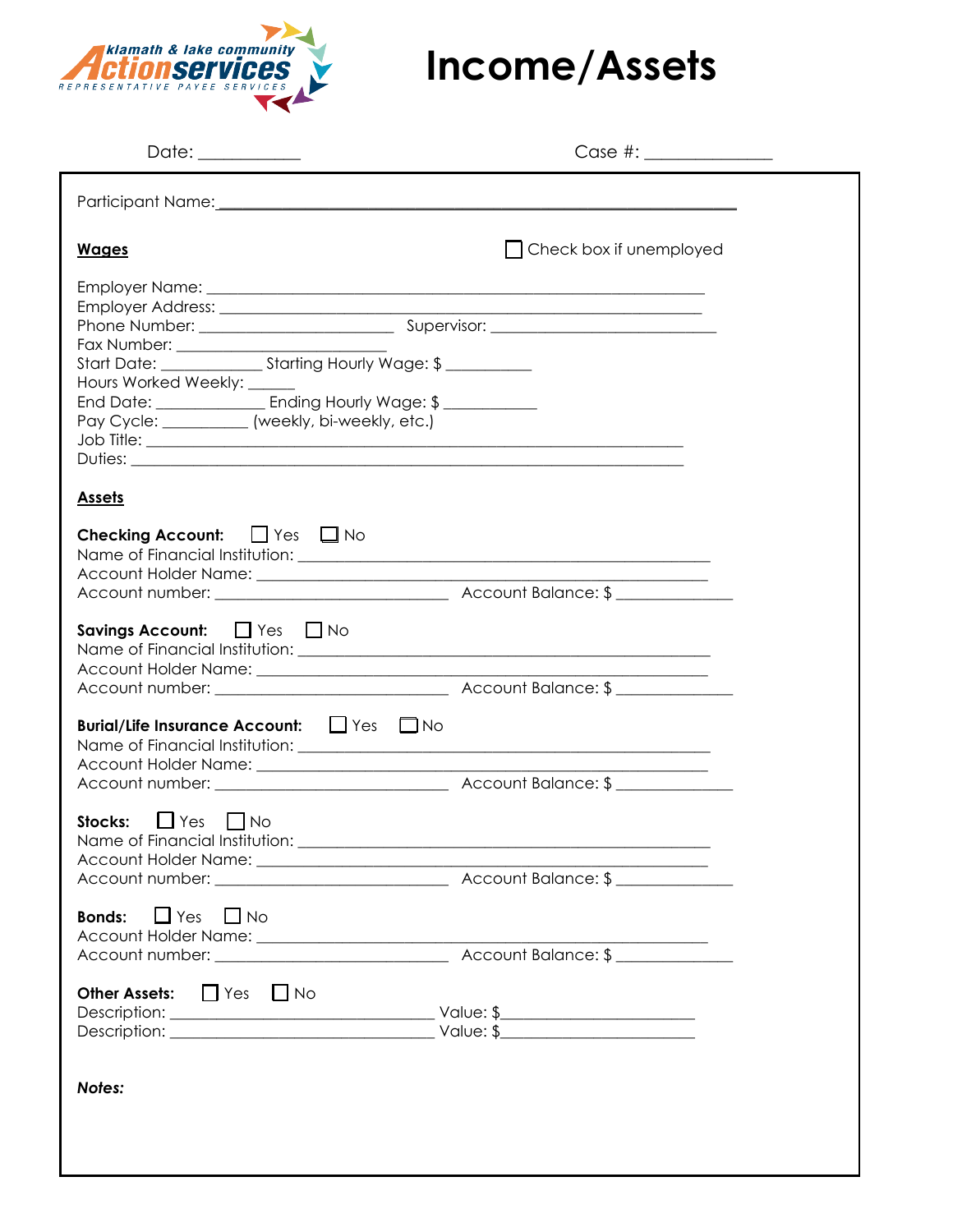

Klamath & Lake Community Action Services 535 Market St. Klamath Falls OR 97601 (541) 882-3500 Fax (541) 882-3674 [www.klcas.org](http://www.klcas.org/)

**To Our Participants:** We can help you better if we are able to work with other agencies that know you and your family. By signing this form, you are giving permission for these organizations to share information about your situation. **Your Name and Date of Birth:** 

 $\Box$ **Purpose:** The information received will be used to evaluate my situation and to plan for and coordinate services for my family for other purposes as specified:

*I authorize any of the following individuals or agencies that I have initialed below to share and exchange information about me or my family and my circumstances with one another for the purpose described above:*

| <b>ENTIRE FIRST COLUMN Recommended</b>    | Initial:                                       | Initial:                                                                                                                                                                                                                       |  |  |  |
|-------------------------------------------|------------------------------------------------|--------------------------------------------------------------------------------------------------------------------------------------------------------------------------------------------------------------------------------|--|--|--|
| Initial:                                  | Dept. of Justice (Child Support)               | <b>Police Department</b>                                                                                                                                                                                                       |  |  |  |
| <b>KLCAS: Homeless Prevention,</b>        | Legal Aid Services of Oregon                   | County Sheriff Department                                                                                                                                                                                                      |  |  |  |
| Family Support & Connections, Energy      | Klamath Works                                  | Parole and Probation                                                                                                                                                                                                           |  |  |  |
| Assistance, and Representative Payee.     | <b>Lutheran Community Services</b>             | Thrive Church                                                                                                                                                                                                                  |  |  |  |
| State of Oregon, Department of            | Oregon Employment Department                   | St. Vincent de Paul                                                                                                                                                                                                            |  |  |  |
| Human Services: Self-Sufficiency, Seniors | SOCO Development                               | <b>Gospel Mission</b>                                                                                                                                                                                                          |  |  |  |
| & People with Disabilities, Vocational    | Klamath Adult Learning Center<br>Marta's House |                                                                                                                                                                                                                                |  |  |  |
| Rehabilitation, Child Welfare.            | Goodwill                                       |                                                                                                                                                                                                                                |  |  |  |
| Klamath/Lake: Early Childhood             | <b>WIC</b>                                     | <b>Employer/Potential Employers</b>                                                                                                                                                                                            |  |  |  |
| Intervention, Klamath Family Head Start,  | Hope Pregnancy Center                          | Other: the contract of the contract of the contract of the contract of the contract of the contract of the contract of the contract of the contract of the contract of the contract of the contract of the contract of the con |  |  |  |
| Healthy Families America, OCDC,           | Klamath Tribal Health                          |                                                                                                                                                                                                                                |  |  |  |
| school district.                          | County Health Department                       | Initial:<br><b>Utility Companies</b>                                                                                                                                                                                           |  |  |  |
| <b>Klamath Tribal</b>                     | Lake County Crisis Center                      | Avista                                                                                                                                                                                                                         |  |  |  |
|                                           | Hospital                                       | Pacific Power                                                                                                                                                                                                                  |  |  |  |
| Landlord                                  | <b>Sky Lakes Outpatient</b>                    | Spectrum Cable                                                                                                                                                                                                                 |  |  |  |
|                                           | Cascade Health Alliance                        | <b>Dish</b>                                                                                                                                                                                                                    |  |  |  |
| <b>Klamath Housing Authority</b>          | Drug Court-State of Oregon                     | Direct TV                                                                                                                                                                                                                      |  |  |  |
|                                           | Klamath Basin Behavioral Health                | Sprint                                                                                                                                                                                                                         |  |  |  |
| <b>Social Security Administration</b>     | <b>Dragonfly Transformations</b>               | <b>US Cellular</b>                                                                                                                                                                                                             |  |  |  |
|                                           | <b>Best Care Treatment Services</b>            | City Water                                                                                                                                                                                                                     |  |  |  |
| Dept. of Veteran's Affairs                | <b>Lutheran Community Services</b>             | Sprint                                                                                                                                                                                                                         |  |  |  |
|                                           | Translink (Medical Bus)                        | Waste Management                                                                                                                                                                                                               |  |  |  |
| <b>IRS</b>                                | Medical Provider: ___________                  |                                                                                                                                                                                                                                |  |  |  |
|                                           | Dental Provider :                              |                                                                                                                                                                                                                                |  |  |  |
| Reach                                     | Child Care Provider:                           |                                                                                                                                                                                                                                |  |  |  |
|                                           |                                                |                                                                                                                                                                                                                                |  |  |  |
| <b>Mentor Oregon</b>                      |                                                | Other: will be a series of the series of the series of the series of the series of the series of the series of the series of the series of the series of the series of the series of the series of the series of the series of |  |  |  |
|                                           |                                                |                                                                                                                                                                                                                                |  |  |  |
| <b>Connections DBA SORB Services</b>      |                                                |                                                                                                                                                                                                                                |  |  |  |
|                                           |                                                |                                                                                                                                                                                                                                |  |  |  |
| <b>Developmental Disability Services</b>  |                                                |                                                                                                                                                                                                                                |  |  |  |
|                                           |                                                |                                                                                                                                                                                                                                |  |  |  |
| <b>Spokes</b>                             |                                                |                                                                                                                                                                                                                                |  |  |  |
|                                           |                                                |                                                                                                                                                                                                                                |  |  |  |

## **This permission is valid for 24 months from the date of the signature.**

*I can cancel this at any time; I must do so in writing. I understand that the cancellation will not affect any information that was already released before cancellation. I understand that information about my case is confidential and protected by state and federal law. I approve of the release of this information. I understand what this agreement means. I am signing on my own and have not been pressured to do so.*

|                                | Legal Custodian<br>Guardian<br>Parent                                                                                    |  |
|--------------------------------|--------------------------------------------------------------------------------------------------------------------------|--|
| Signature                      | Date                                                                                                                     |  |
|                                |                                                                                                                          |  |
| Representative Payee Signature | Date                                                                                                                     |  |
|                                | To those receiving information under this authorization: State and Federal laws protect the information disclosed to you |  |

**To those receiving information under this authorization:** State and Federal laws protect the information disclosed to you. You are not authorized to release it to any agency or person not listed on this form without the specific written consent of the person to whom it pertains, unless authorized by other laws.

This is a true copy of the original authorization document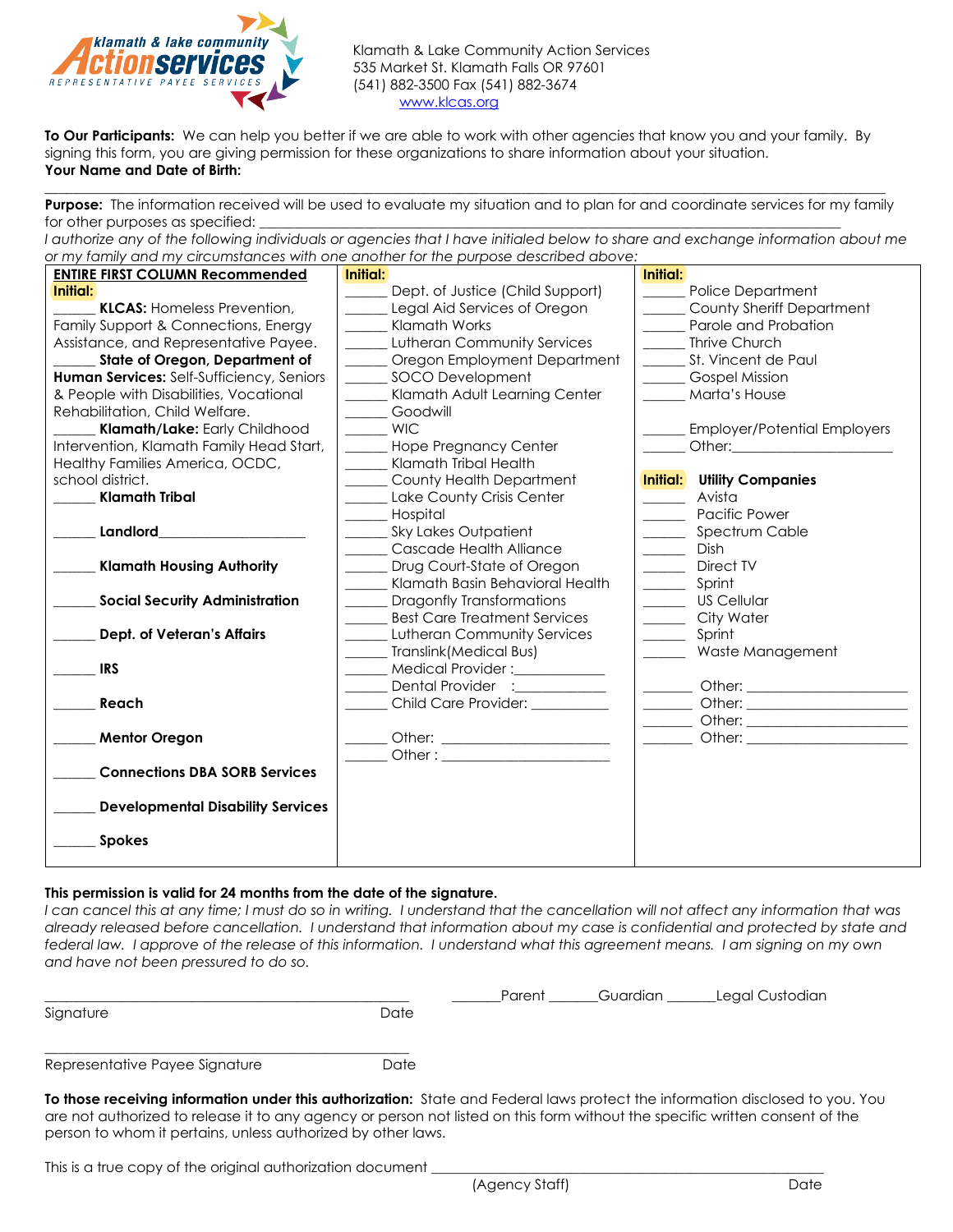

I, (please print name) and is a set of the set of the set of the set of the set of the set of the set of the s

issuance of this prepaid debit card from KLCAS is my responsibility. I understand that in signing this document, I was explained in detail that the debit card issued will be reloaded based on my budget. **I understand that the loading of my card will take 2-3 business days, and for special check requests, I may not see that deposit until the end of the week.** 

- I understand that the first card I am issued is free of charge.
- I understand that if I lose this card I will get **ONE** free replacement card within a 12 month period.
- I understand that if I lose the second card issued to me, there will be a \$5 replacement fee for the next card issued.
- I also understand that KLCAS has the right to review and determine to issue paper checks IF I have lost more than 3 prepaid cards in a 12 month period.
- I understand that anytime I lose a card I need to **immediately** call KLCAS and speak to a Representative Payee team member.
- I understand that in not letting KLCAS know I have lost the card, any funds missing from that card from the time I lost it to the time I report it, is my responsibility, **NOT** the responsibility of KLCAS.
- I understand that I was explained the process to make my own cardholder account login to see my balances, and reset my PIN number in the event that I forget it.
- I was given the website address [\(https://www.usbankfocus.com\)](https://www.usbankfocus.com/), and given an instruction sheet for the first time log in.

The prepaid debit card issued to me will also have a PIN number assigned to it. I understand that it is my responsibility to remember my PIN Number and that in the event that I forget what it was it is important that I reset my PIN number by logging into my account that I set up, or by calling (888) 863-0681 for assistance.

I am signing this with full understanding of the program, policy set in place by KLCAS, and all questions I had being answered before my card is issued to me.

| Participant Name (Printed): [2010]                                                                                                                                                                                                                                                               |                           |  |  |  |
|--------------------------------------------------------------------------------------------------------------------------------------------------------------------------------------------------------------------------------------------------------------------------------------------------|---------------------------|--|--|--|
|                                                                                                                                                                                                                                                                                                  | Client #:________________ |  |  |  |
|                                                                                                                                                                                                                                                                                                  | Date:________________     |  |  |  |
|                                                                                                                                                                                                                                                                                                  |                           |  |  |  |
| 541.882.3674 fax<br>866.665.6438<br>KLCAS is committed to providing access, equal opportunity and reasonable accommodation in its services, programs, activities,<br>education and employment for individuals with disabilities. To request disability accommodation contact the KLCAS office at |                           |  |  |  |



*541-882-3500. Oregon Relay 711.*